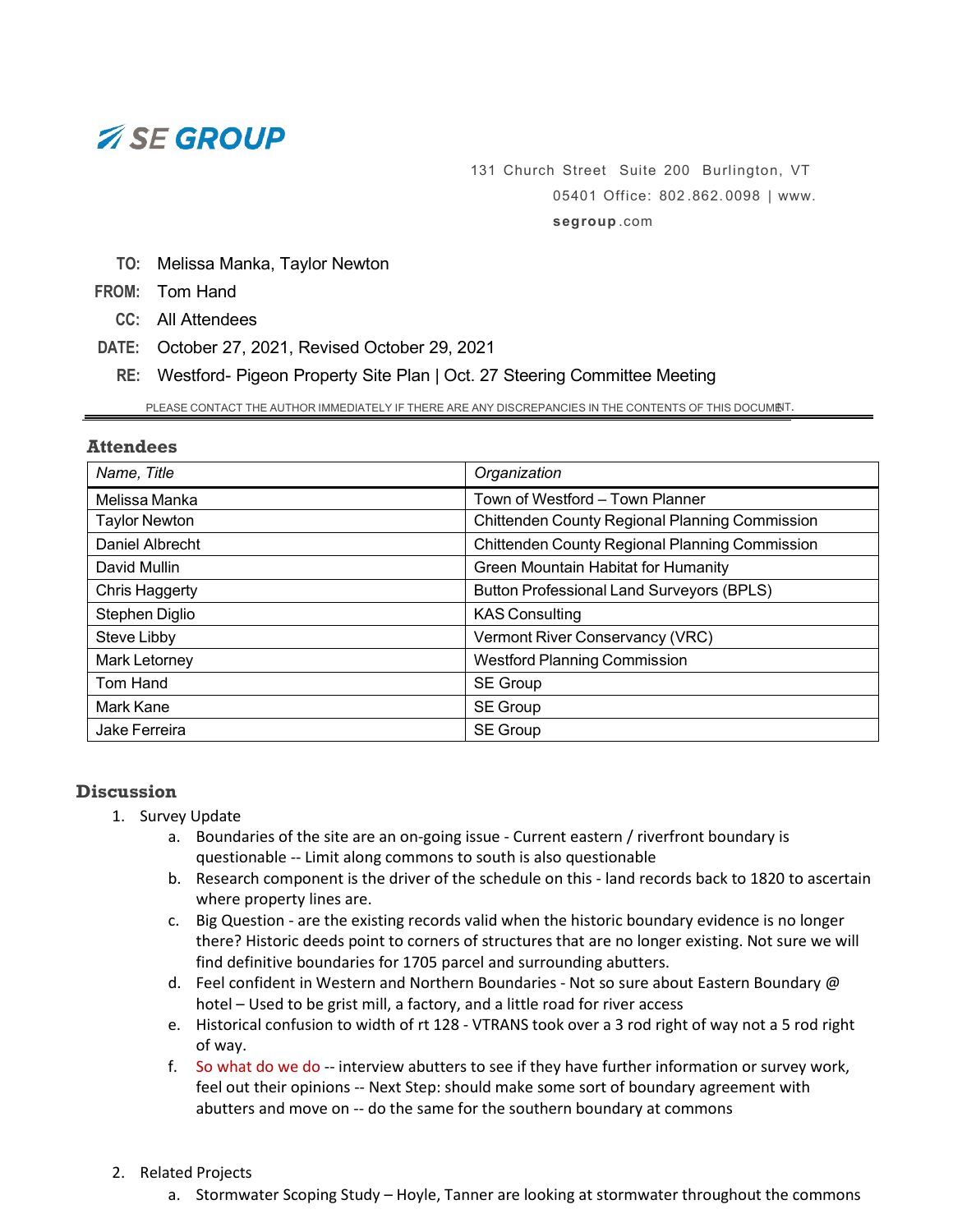coming from public roads and properties, as well as culvert under VT Rt 128 – they are also "looking at highway," funded by the state…

- i. Culvert is low point of commons and will most likely remain
- ii. Adjustments in the common will end up adjusting height of culvert
- iii. Collection of stormwater along edge of 128 is needed but minimal
- iv. Agreed that both projects would benefit from some filling of the ravine, cleaning up culvert, and erosion control in ravine
- b. PAH/Contamination and Ravine
	- i. Area around the ravine is fill hard to find the end of the contamination. Ravine has higher contamination than surrounding area.
	- ii. LE Environmental will need to do another study to define area of contamination in ravine.
	- iii. Work that Is done in this area will have to take into consideration what type of contamination mitigation… cap? keep vegetation and cordon off area? Need further conversation on best practices for all projects.
	- iv. Who will carry the cleanup efforts for consultants is of further discussion as well.
	- v. Geotechnical issues resulting from fill and differential settlement will have big impact on how development on the parcel will be supported. Could mean a decent amount of soil will need to be removed, cleanup or not, stabilization of the ravine will need to be done either way. Potential option to preload site with big pile of dirt and let settlement happen up front.
	- vi. Storm water impacts will need to address runoff from contamination as ravine work happens. Cleaning up the culvert will help with treatment, but will need to address how much water is being treated as runoff from commons and 1705 parcel runoff enters ravine. Wood debris dam could be used to create check dams without using heavy equipment. Also could use energy dissipater at end of culvert, concrete or natural.
- c. Town Wastewater
	- i. Oct. 19th Community Waste Water meeting +/- 100 participants
	- ii. minority of people did not want development
	- iii. Roughly 80% of respondents are interested in connecting to service area.
	- iv. Doing outreach for both projects at the same time is challenging with people averse to development.
	- v. Form based code would ensure that the property is developed in a way that fits the historic character of the area.
- d. Pigeon House Appraisal select board will be signing off on appraisal this week and by mid-December we should have an appraisal for 1705.
- e. Town of office renovations Library building will stay separate and town offices will be renovated in place
	- i. driveway through buildings is a survey issue in 1980s a right-of-way appeared in the landowners deed and it is now unclear who owns the drive way in-between the library and town office
- 3. Development Options Review
	- a. Path to River
		- i. Would be good to be able to compare an 8% path to 5% path. Would be interested in seeing an elevated walkway that could go through the wetland buffer?